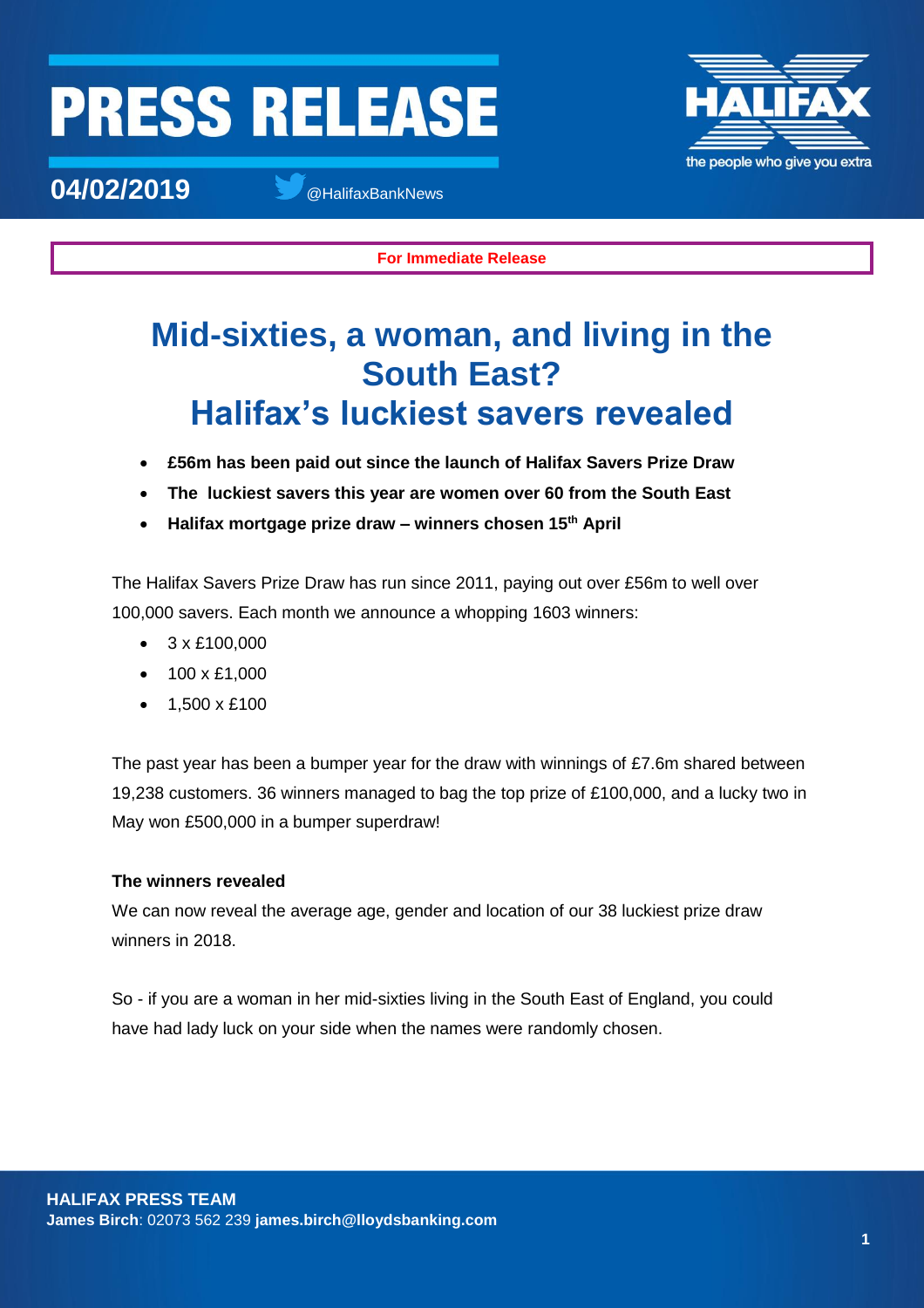# **PRESS RELEASE**



The majority of our winners hail from counties in the South East, with 10 of the 38 based in the area. This was closely followed by seven winners in the East of England and five in Yorkshire and Humber.

The average age of our winners was 66 – although this average hides the range in age of our winners. The youngest winner was 29 years old, and is 63 years younger than our oldest winner, who was 92.

A male winner was pulled out of our metaphorical hat 12 times, meaning women were just that bit luckier last year, when it came to our draw.

Russell Galley, Managing Director Halifax Community Bank, said: ""Congratulations to all our winners in 2018. We believe in rewarding our customers and the Halifax Savers Prize Draw allows us to do just that. I'm delighted to have given away £56m to our savers. Throughout 2019, we will continue to reward more customers and hopefully encourage even more people to save."

### **Halifax Savers Prize Draw**

Initially launched in 2011, the draw was intended to encourage more people to keep savings to prepare themselves for later life. The draw will continue into 2019, where again we hope to reward those who save with us. To be in with a chance to win, you'll need to:

- Be over 18 and live in England, Wales or Scotland
- Hold one or more qualifying Halifax or Bank of Scotland savings accounts
- Register to take part (this is a one-time registration you will be entered into all future draws where eligibility criteria is met)
- Keep a total balance in your qualifying accounts of at least £5,000 for the whole calendar month before each draw.

#### **Mortgage Prize Draw\***

It wasn't just Savings customers getting lucky last year. Last year, we also launched the Halifax Mortgage Prize Draw, where three lucky Halifax customers could win their mortgage paid off in full\*. Halifax customers were eligible if they applied for a qualifying mortgage